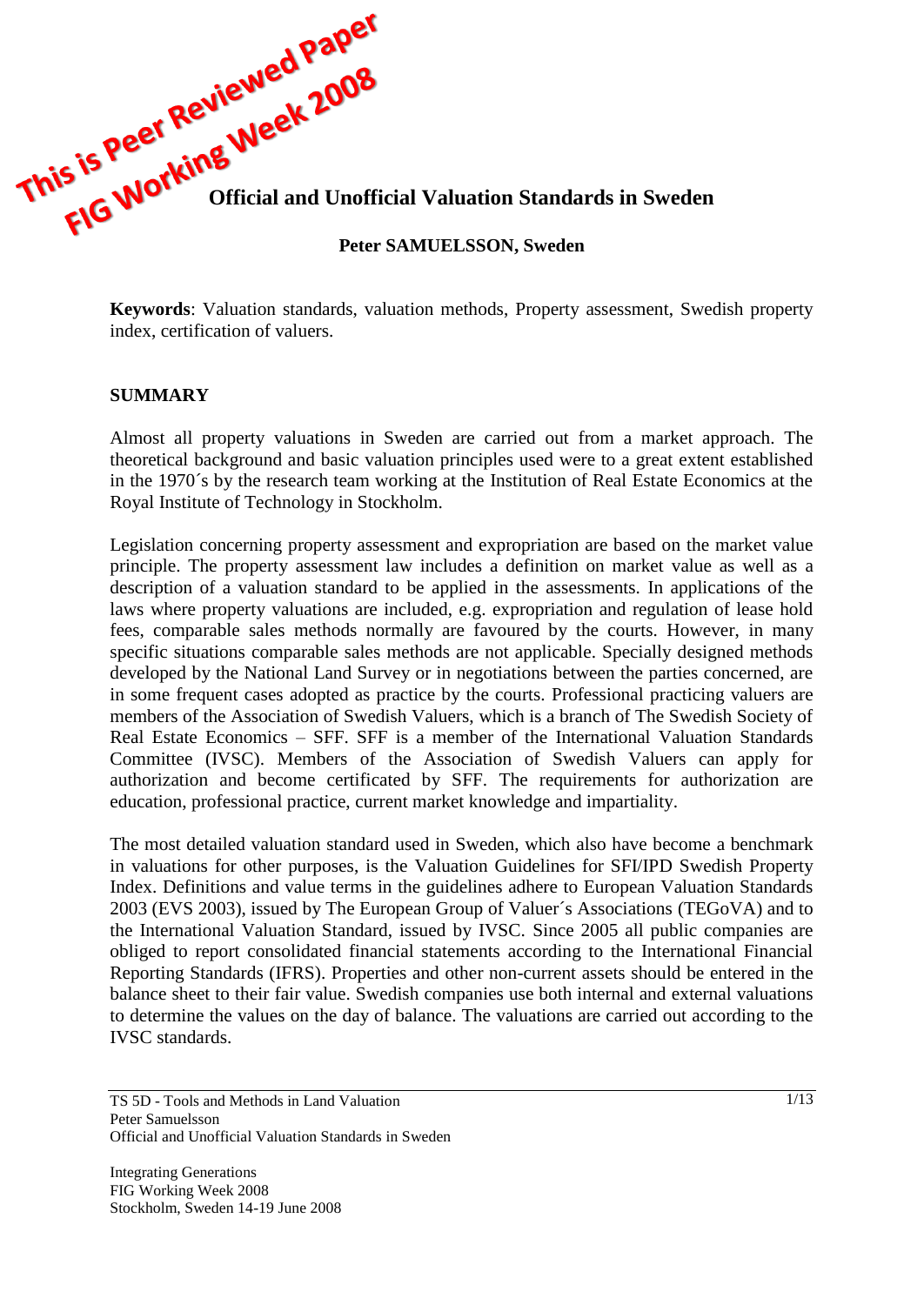# **Official and Unofficial Valuation Standards in Sweden**

### **Peter SAMUELSSON, Sweden**

### **1. HISTORICAL BACKGROUND**

Apart from some special situations, e.g. calculations of insurance compensations, all property valuation in Sweden since the 1970´s has been based on the market approach. A division specialized in property valuation and development of valuation methods were formed at the National Land Survey during the 1960´s. However, most important research and development was done at the Institution of Real Estate Economy at the Royal Institute of Technology in Stockholm. At that time, Professor Eric Carlegrim was the head of the institution. Prof. Carlegrim and his research team adopted the theories of valuations which among others had been described by the American scientist R.U Ratcliff. In the 1970´s, the market approach on real estate valuations was implemented in the legislations regarding expropriation and property assessment.

Earlier, research of property valuation was focused on agricultural properties. With the start during the 1970´s, methods for valuation of residential, commercial and industrial properties developed rapidly..

Increased access to cadastral data and sales information, in combination with use of computer technology, was the basis for the development of computer aided sales comparison methods in the end of the 1970's. At the same period Stellan Lundström, presented his doctoral thesis<sup>1</sup>, in which, among other subjects, he described how cash flow analysis can be used as a tool for investment analysis of rental properties. Thus investment analysis is a form of valuation, a valuation method – the discounted cash flow method (DCF) - was developed from the knowledge.

The DCF-method was soon implemented in the education at the Royal Institute of Technology, which at that time was the only university teaching property valuation in Sweden. A decade later – in the last years of the 1980´s, a new tool became available to the practicing valuers:

### **The PC with spreadsheet software!**

Former students from the Institution of Real Estate Economics and their collegues, working for valuation companies or different investors in the property market were now able to apply their theoretical skills and design their own DCF-models. The market condition was affected of the fact that practicing professional valuers as well as the analysts employed by the major investors had the same education and made calculations in the same way. The DCF method became rapidly the most frequently used and – since the valuers estimations matched the market actors own calculations – regarded with good accuracy.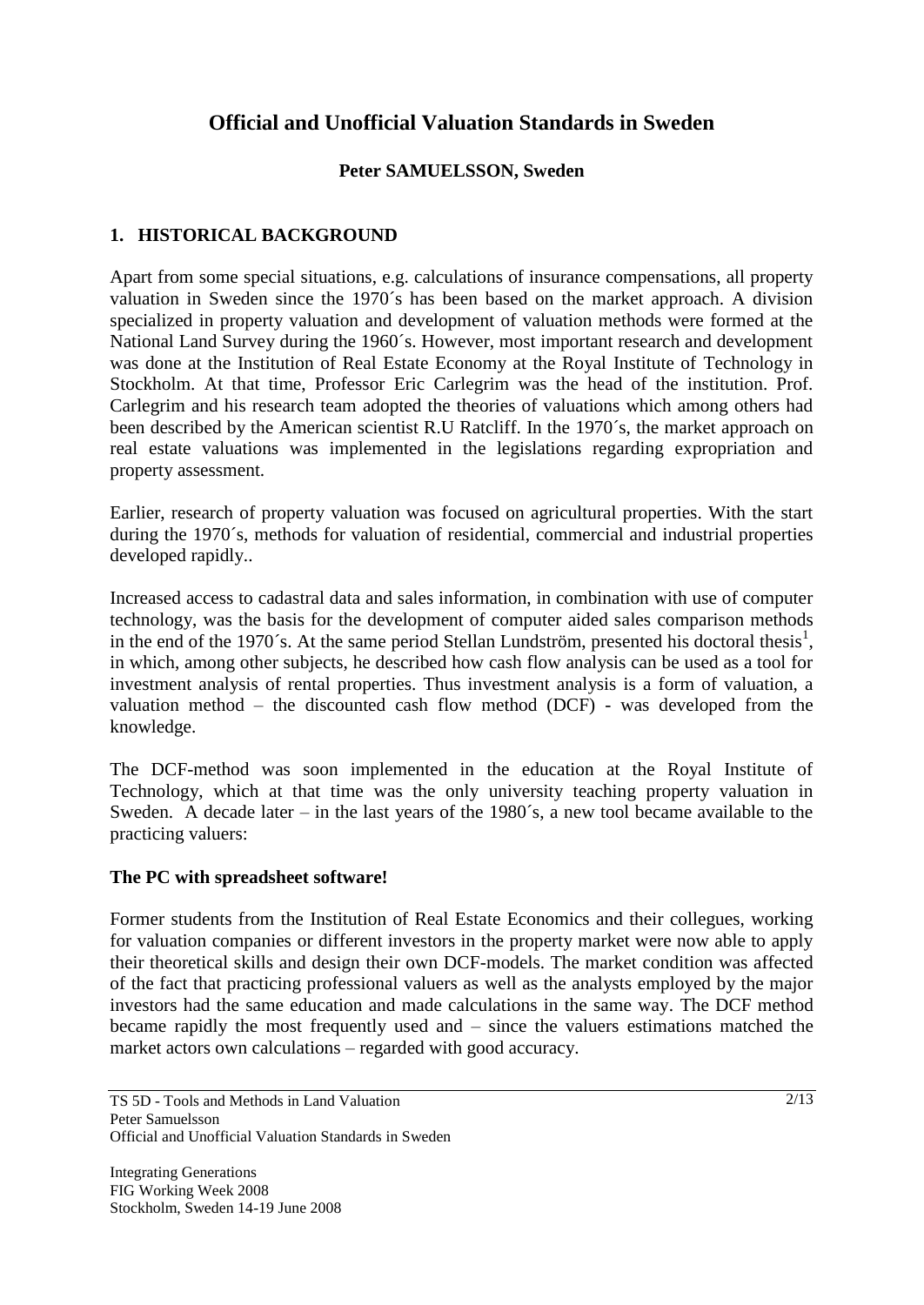Despite rapid development of computer technology and available softwares, sales comparison methods became less used in valuations of commercial properties. As long as the parameters in the DCF model were derived from the market, the need of sales comparison analyses was less necessary. Using the DCF-method, the appraiser didn't have to deal with lack of observations or observations which didn't fit in with the estimated value! The sales comparison method as a statistical method became in practice used in valuations of single family homes, summerhouses and undeveloped plots of land.

Lately, further obstacles for use of the comparable sales method in valuation of commercial properties have been raised. The transactions on the market are more complicated and the information reported to public registers is often inadequate. In order to minimize taxes, the property is transported to a subsidiary company by the seller and the shares of the company are the object for the transaction.

## **2. LEGISLATED VALUATION STANDARDS**

### **2.1 Valuation in general assessments**

The legislation for general assessments is the only example of valuation standard prescribed in Swedish law. This law, the law of property assessment, also includes a definition of market value. A definition corresponding to what normally is used in international valuation standards. Market value is defined as:

*"The most plausible price in a sale on the open property market."*

From that definition, the assessment values should be fixed to 75 % of the market value at the average prices two years before the year the assessment is carried out. In practice, the date of value is the  $1<sup>st</sup>$  of July, two years before the year of assessment. For example, the date of value for the general assessment 2007 is the  $1<sup>st</sup>$  of July 2005.

Since the market value has a statistical definition, the prescribed valuation methods are statistical methods in the first place, e.g. sales comparison methods. The only actual exception is the valuation model used fore extremely odd industrial plants, such as steelworks, petrochemical plants and cement mills. Thus properties and single specialized buildings and constructions e.g. silos and petrol stations, the values are calculated with a replacement cost method.

Besides the objective to determine assessment values corresponding to 75 % of the market value, there are other important objectives to be met within the assessment:

– The assessments have to be "fair" and "uniform".

These requirements have special influences on the construction of the different valuation models. One consequence is that the valuation models have to be understandable. The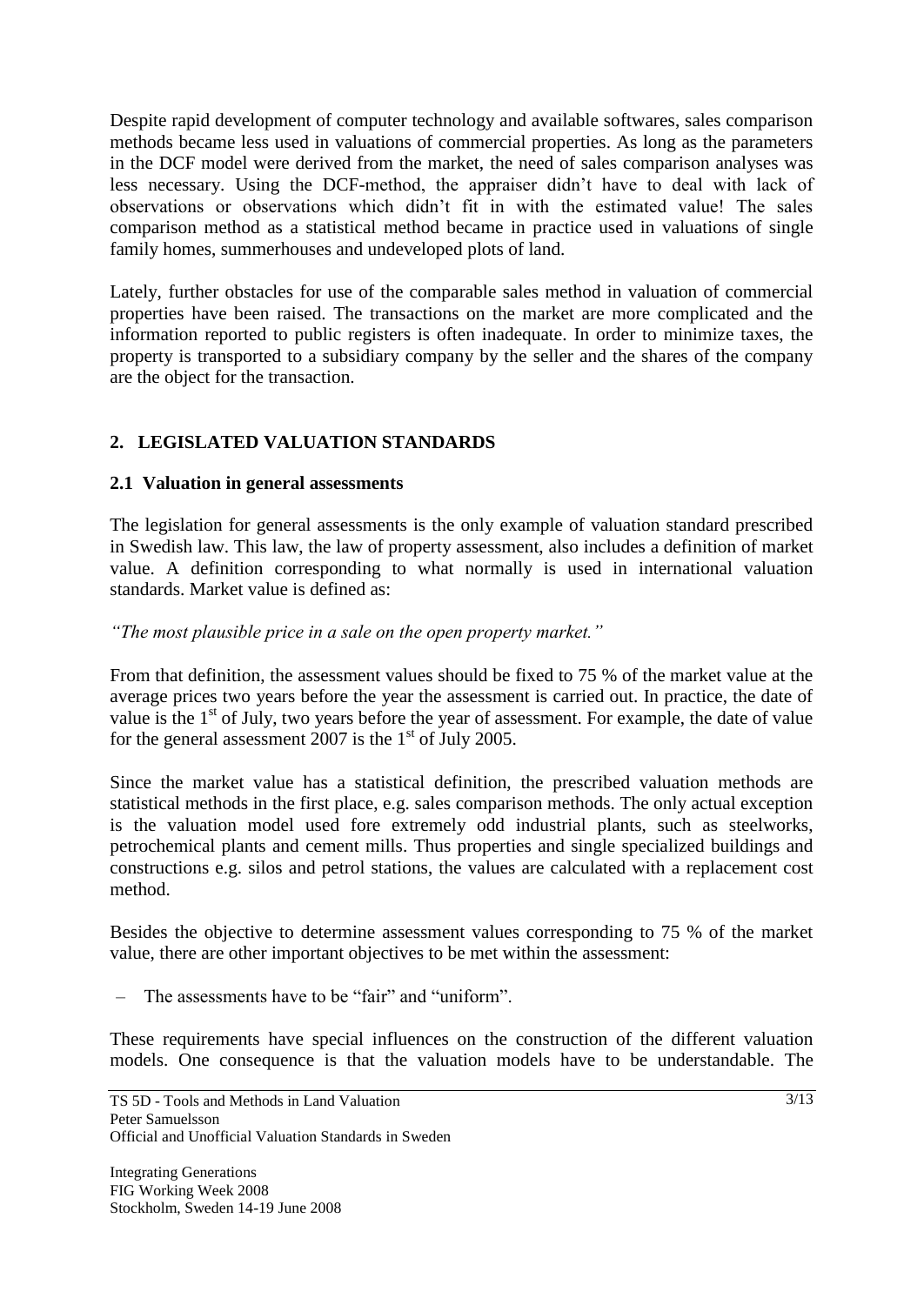valuation standards have to be presented in a way which makes it possible for the individual property owner to calculate the assessment value by themselves.

The assessments of small houses (1-2 family homes and summerhouses), multifamily homes, commercial properties, most of the industrial properties and agricultural land are carried out with fundamental valuation models, which are calibrated in "test assessments". Test assessments are carried out in geographical areas (value zones) with equivalent market conditions and price levels. The principle for the calibrations is to calculate the ratio between calculated assessment value and the sales price for representative sales in every value zone. When the average ratio within a zone is as close as possible to 0,75, the proper value level for the zone is found. The final selection of the sales and the test assessment is done by professional appraisers, specially assigned for the purpose by the National Tax Board.

Sales analyses are carried out on developed properties where the sales prices include both land and buildings. However, the value of buildings is defined as a residual - the difference in market value of the property due to existing building. Since the number of representative sales of undeveloped properties is very small, the distribution of the assessed values between land and building is in practice much of a theoretical construction.

Valuation models applied for the most common types of developed properties are briefly described as follows.

### 2.1.1 Small houses

The values of buildings are calculated from tables, originally constructed with aid from multiple regression analysis and other statistical analyses of the independent variables size, age and quality. The overall most important factor – the location – is determined from the test assessment as a multiplier. Values for the land are calculated with a formula where the most important factors are size of the plot, distance to waterfront and access to systems for water and sewage. An example of interactive map showing sales and results of test assessment in one value zone is shown in appendix 1. The information is open for public search on the National Tax board website.

### 2.1.2 Multi family houses and commercial properties

The sales comparison method is based on statistical analyses of gross multipliers. Relative variations depending on age and type of premises (residential or commercial) are analysed on a nationwide database. Geographical variations in market value levels are settled through calibration (test assessments) against sales in the local value zones. The annual rent is the key factor for the individual assessments. Values for buildings are calculated with the principal formula: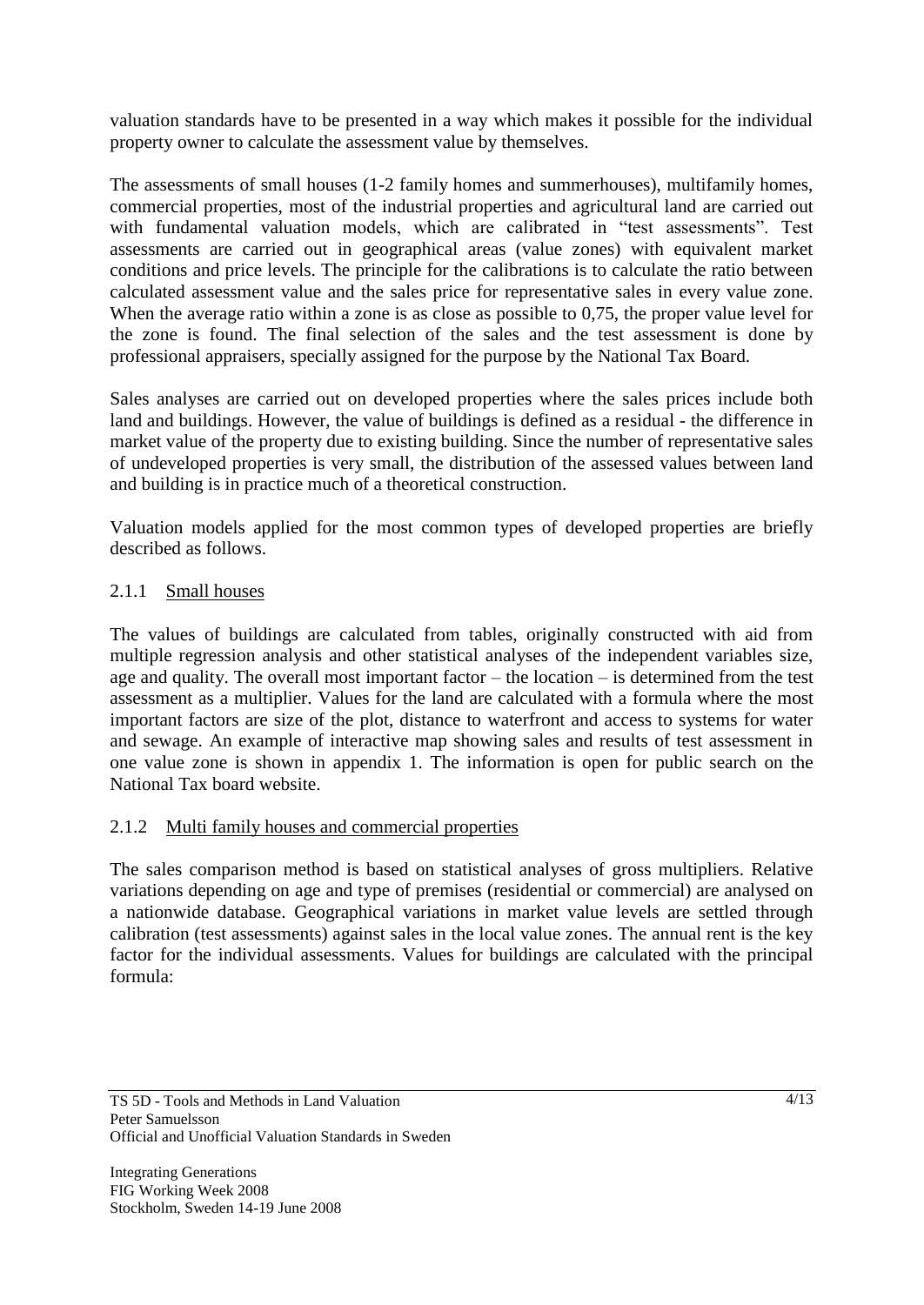$V = R x L x C$ 

 $V=$  assessed value  $R =$ annual rent  $L =$ local value level factor  $C =$  capitalisation factor (age factor)

Land values are calculated with a formula where the building right on the property is the important factor:

 $V = BR \times RV$ 

 $V =$  assessed value  $BR =$  building right (gross building area, sqm except basement)  $RV =$  recommended value for the value zone (SEK/sqm gross building area)

### 2.1.3 Industrial properties

According to the law, assessed values for the majority of industrial properties should be calculated with an income capitalization method. Due to successive development over the years, it is more appropriate to describe the valuation method as a sales comparison method, disguised as an income capitalization method. The valuation model for industrial buildings is based on a relative rent, due to type of premises, quality and age, which is multiplied with a locally calibrated market factor. It's nowadays impossible to separate the market factor in rent, net operating income, gross multiplier or yield. Land values in the geographical value zones are expressed as recommended values in SEK/sqm plot area.

### **2.2 Valuations in expropriation and compensation**

The common principle in expropriations and other types of public encroachments on properties is that the compensation should correspond to the market value or, if part of a property is affected, the decrease in the market value caused by the encroachment. Valuation standards or valuation methods are not specified in the law. From the practice, two overall tendencies can be observed:

- I. Sales comparison methods, if possible to apply, are in preference. Evidence including sharp comparable observations from the market is normally rated with the highest credibility by the courts.
- II. In different types of frequent cases, where sales comparison methods are not applicable, specific methods developed by the parties concerned, has been accepted an adapted as common practice in the courts.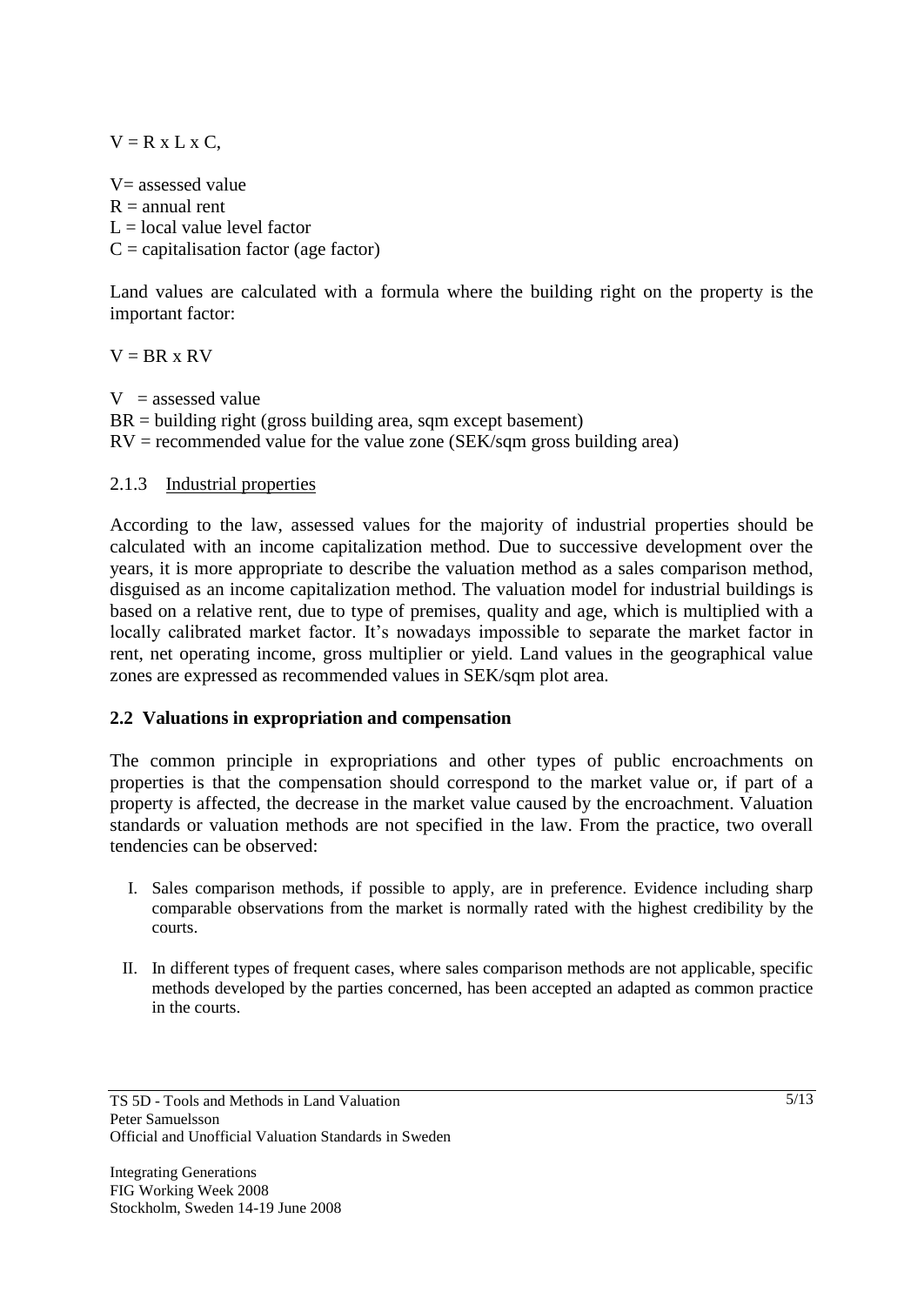The situations where a plain sales comparison method is applicable are in practice quite rare. Most cases are classified to group II above. Examples of specialized valuation methods and standards accepted are:

- A method for valuation of forest land including timber supply. (The National Land Survey).
- Valuation of encroachments caused by power cables. (Landowners organisation and the power industry).
- Valuation of encroachments on agricultural land caused by national roads. (Landowners organisation and the Swedish Road Administration).
- Estimation of margin values of developed land. (The National Land Survey).
- Valuation of trees, plants and other garden facilities in connection to encroachments. (The National Land Survey).

All methods might not fulfil the objective to result in market values in every single situation. However, their contribution to a uniform application of the law, smooth processing and reduced number of appeals is also important.

### **2.3 Leasehold regulations**

According to the law, determination of reasonable fees in leasehold contracts should be based on the value of the land at the date of regulation. When leaseholds are granted for the first time, the fee is freely negotiable. Review of the fee is normally done every  $10^{th}$  or  $20^{th}$  year, where the fee has to be determined by the court if the parties fail to reach an agreement.

The legal provisions do not include any specific valuation method to be used. In practice "the value" has become defined as the market value of the property as undeveloped land, including building rights corresponding to the actual planning regulations and other regulations which might be specified in the leasehold contract.

As earlier mentioned, the comparable sales method is rated as the most credible by the courts. Therefore, valuations presented by the parties are often deep analysis of sold undeveloped plots in the actual submarket where the prices observed are adjusted and expressed in key figures such as SEK/sqm gross area building right or SEK/sqm land area. Assessed land values are used as basis to some extent. Especially in reviewing fees for plots with single family homes.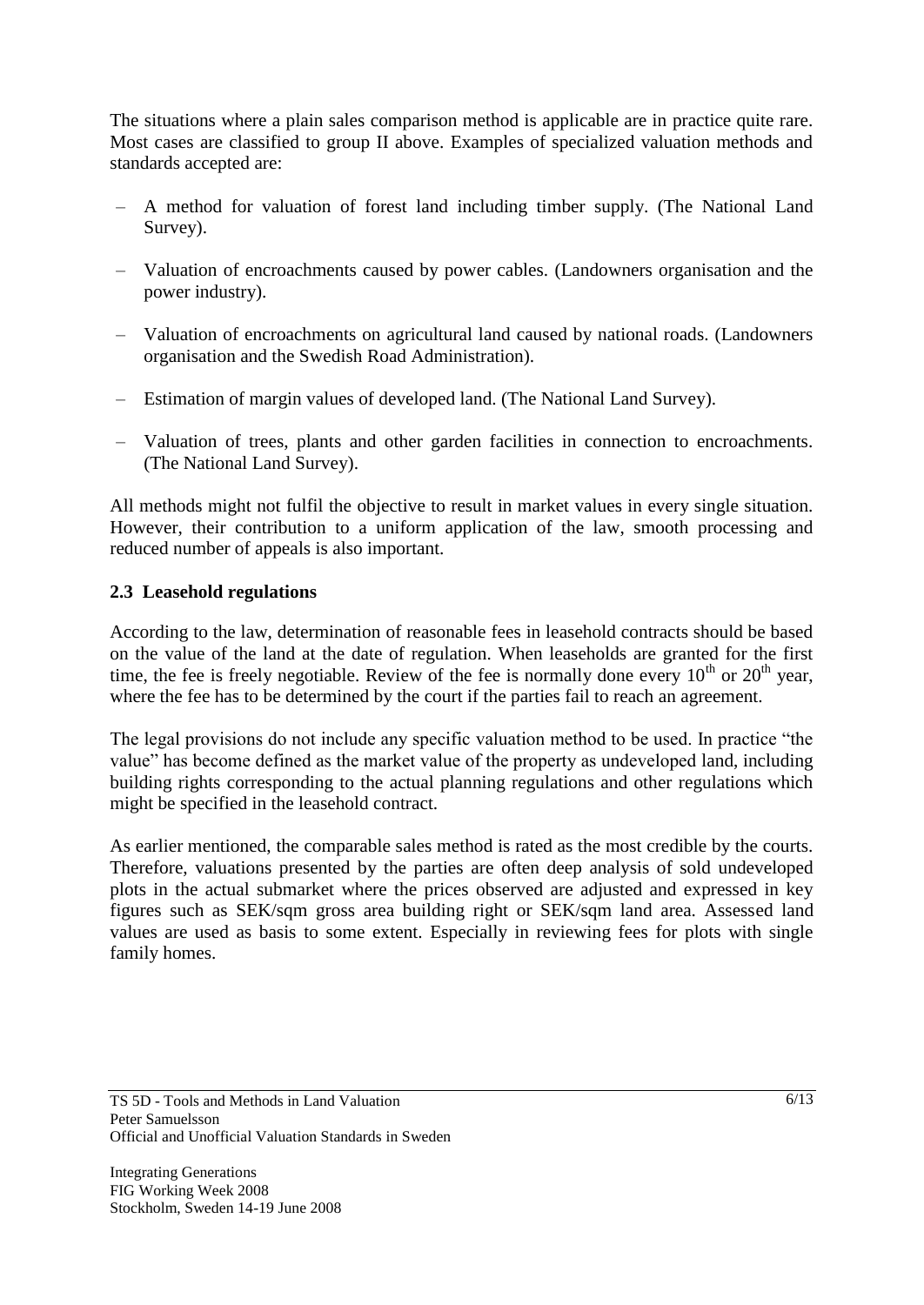## **3. PROFESSIONAL VALUATIONS IN GENERAL**

### **3.1 Introduction**

Professional practising valuers are members of the Association of Swedish Valuers, which is a branch of The Swedish Society of Real Estate Economics – SFF. SFF is a member of the International Valuation Standards Committee (IVSC).

Members of the Association of Swedish Valuers can apply for authorization and become certificated by SFF. The requirements for certificated valuers are briefly:

- Minimum 3,5 years education on university level in specified subjects such as economics, law and civil engineering.
- Three years of fulltime fundamental practice in the profession.
- Up dated knowledge of the property market situation.
- Impartiality

To keep the certificate, continuing professional learning is required.

About 140 valuers are generally certified for all types of property valuations. There are possibilities to apply for certificates limited to small houses or agricultural properties. About 30 individuals are certified small house valuers and about 20 valuers are certified for agricultural properties.

Certified valuers are comprised of compulsory professional liability insurance and are obliged to meet "generally accepted valuation standards", specified by the association.

The generally accepted valuation standards correspond to the IVSC:s Code of Conduct.

### **3.2 Valuations for SFI/IPD Swedish Property Index**

The most detailed valuation standard is *the Valuation Guidelines for SFI/IPD Swedish Property Index*. For the quality of the index, it is most important that the valuations are conducted with consistency and follows common principles. Definitions and value terms adhere to European Valuation Standards 2003 (EVS 2003), issued by The European Group of Valuer´s Associations (TEGoVA) and to the International Valuation Standard, issued by IVSC.

All stages of the valuations must be carried out by a fully qualified valuer, which means the use of certified valuers if external valuers are assigned. However, a company which is member of and provides data to the index has the option to carry out the valuations with internal experts. In these cases, the valuers must meet all requirements for certification with exemption for the criteria of impartiality.

Market value is defined according to the IVS definition: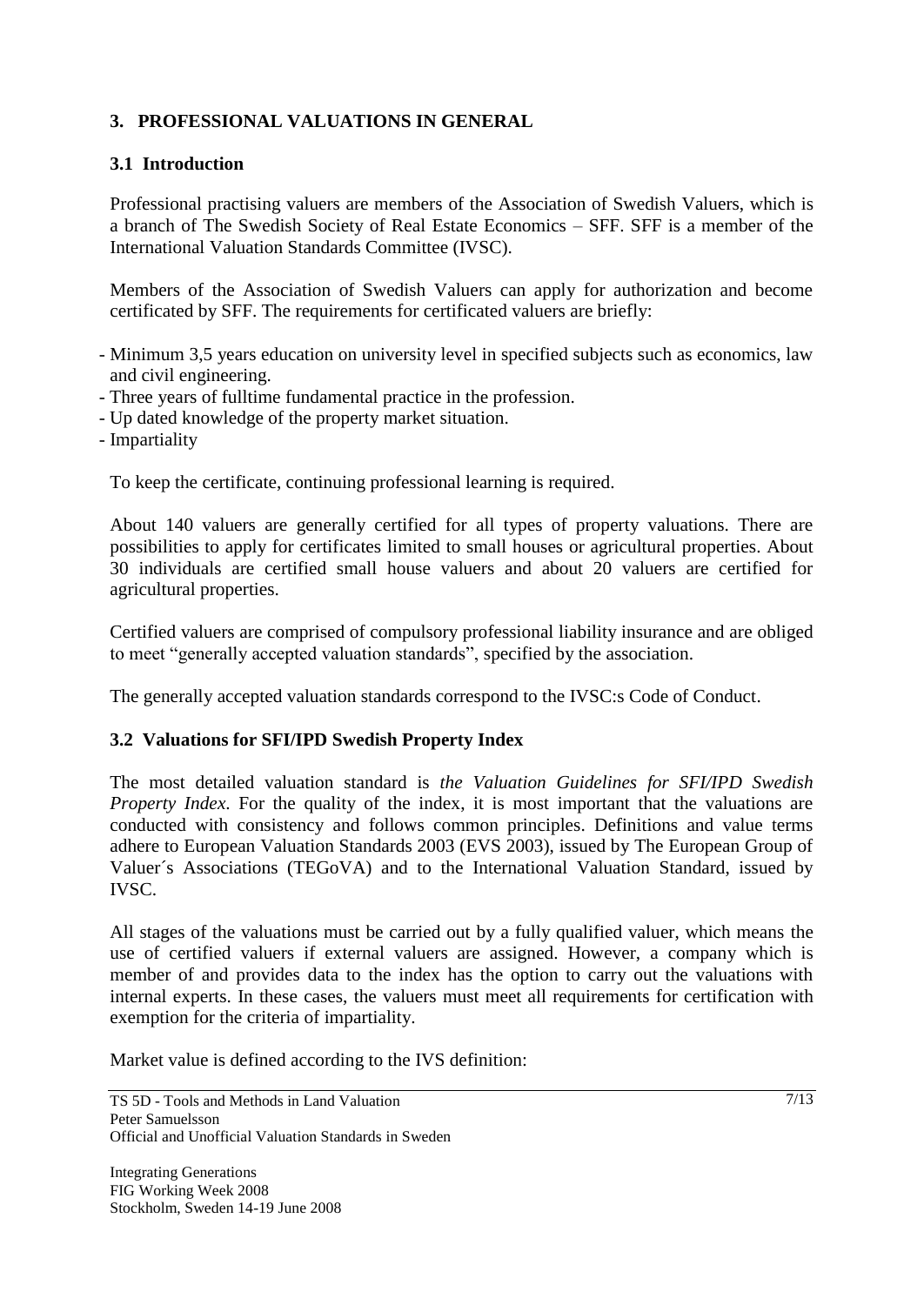Market Value is the estimated amount for which a property should exchange on the date of valuation between a willing buyer and a willing seller in an arm's-length transaction after proper marketing wherein the parties had each acted knowledgeably, prudently, and without compulsion.

A Swedish definition is given in the publication "Property Nomenclature. Economic and Legal Aspects of Property Analysis" issued by the Institute for Property Valuation and the Swedish Association for Real Estate Economics (SFF).

The most plausible price of a property at a certain specified value date in a free and open market.

This quite short definition is close to the definition given in the law of property assessment.

There is no conflict between the Swedish and the IVS´s definitions and the Guideline declares that valuations using both definitions should produce the same result, when applied in practice under normal circumstances. This statement also includes definitions of *fair value* given by the Swedish Accounting Council and the Swedish Financial Supervisory Authority.

The Guidelines include further definitions of several parameters to be used in the valuations and prescribes which information the property owner should provide.

Valuation principles, common valuation preconditions and valuation report requirements are described quite carefully. Since the index portfolio, with very few exemptions, consists of commercial properties, the guidelines are directed to valuation of properties with rental income.

Two categories of valuation methods are described:

- Comparable sales method and income capitalization method
- Discounted cash flow analysis (DCF)

Application of comparable sales method requires several transactions to be documented in the valuation report. It is not sufficient to cite general key ratios based only on the valuer´s experience. The income capitalization method is basically a sales comparison method where observed prices are related to the net operating income.

98 % of the valuations for SFI/IPD Swedish Property Index are carried out with discounted cash flow analysis (DCF). An explanation behind this dominance is that most practicing valuers were "brought up" with the method in their education and the leading consultant companies have developed quite sophisticated and rational valuation tools, based on the DCFtechnique. Difficulties to find and document a sufficient number of sales are also an explanation why valuers prefer the method in favour of the comparable sales method.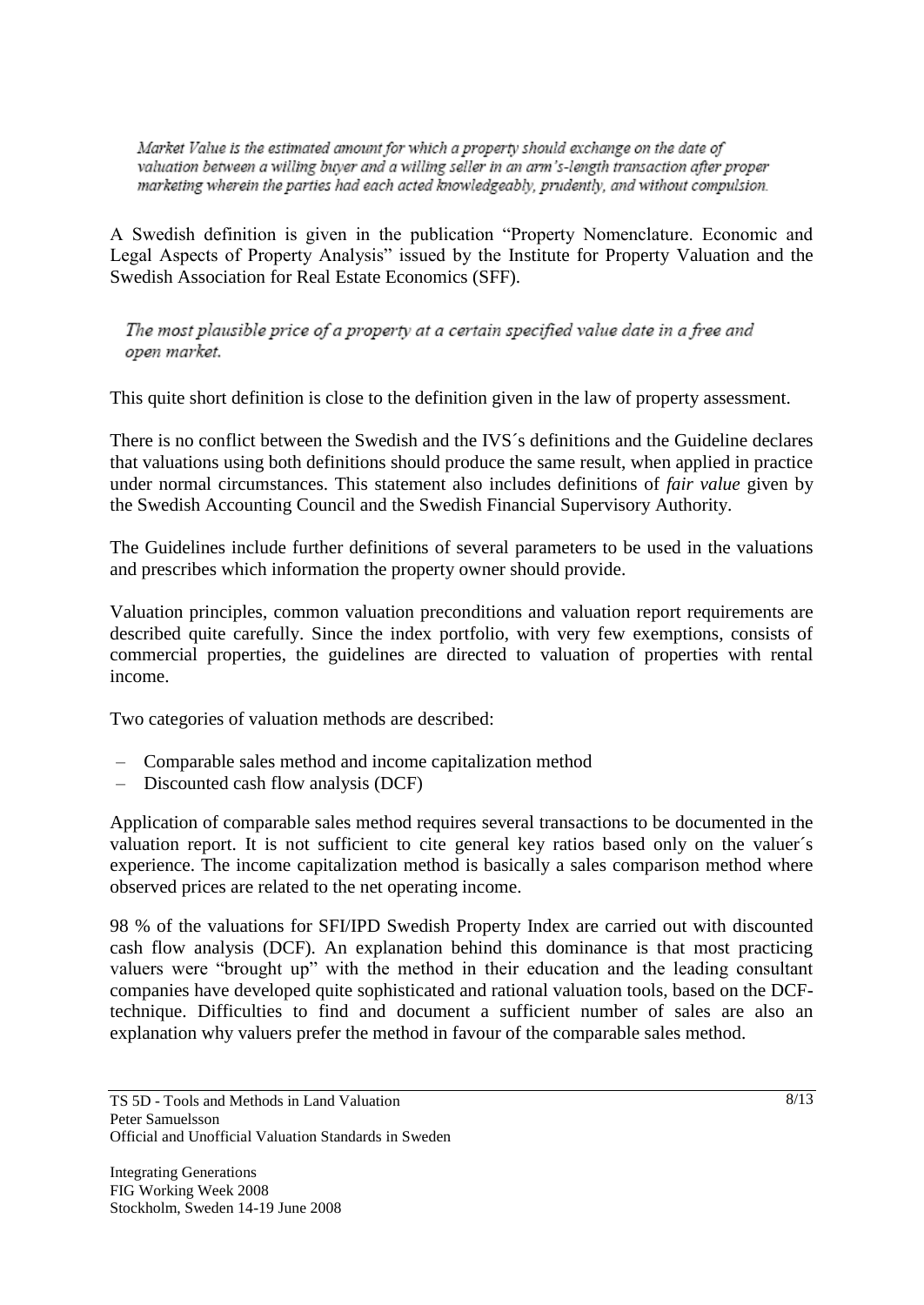The DCF-method is thoroughly described and penetrated in the guidelines. For example, commercial lease contracts should be treated individually and the calculations should be carried out with a gross accounting principle. It is also very important that assumptions of inflation, real interest rates, valuation yields and discount rates etc are consistent. Every parameter must be able to motivate on an individual basis and in relation to other parameters.

The guidelines on common valuation preconditions points out principles to be used in calculations and estimations of e.g. inflation, rent levels, operating and maintenance costs, long-term vacancy levels, valuation yields and discount rates.

Valuation report requirements for SFI/IPD valuations are listed in appendix 2.

### **3.3 Valuations for other purposes**

The Valuation Guidelines for SFI/IPD Swedish Property Index has become a benchmark in valuations for other purposes e.g. valuations for financial reporting and mortgaging. Normally, the requirements concerning the competence of the valuer and the use of definitions are referred to, while the requirements of the valuation reports differ and are defined in the specific assignment. A valuation report concerning a single property in a sales situation or for mortgage does normally include a more comprehensive market analysis. On the other hand, valuations concerning portfolios for financial reporting or internal strategically decisions can be done with a minimum of documentation.

Since 2005 all public companies are obliged to report consolidated financial statements according to the International Financial Reporting Standards (IFRS). Properties and other non-current assets should be entered in the balance sheet to their *fair value.* Swedish companies use both internal and external valuations to determine the values on the day of balance. The valuations are carried out according to the IVSC.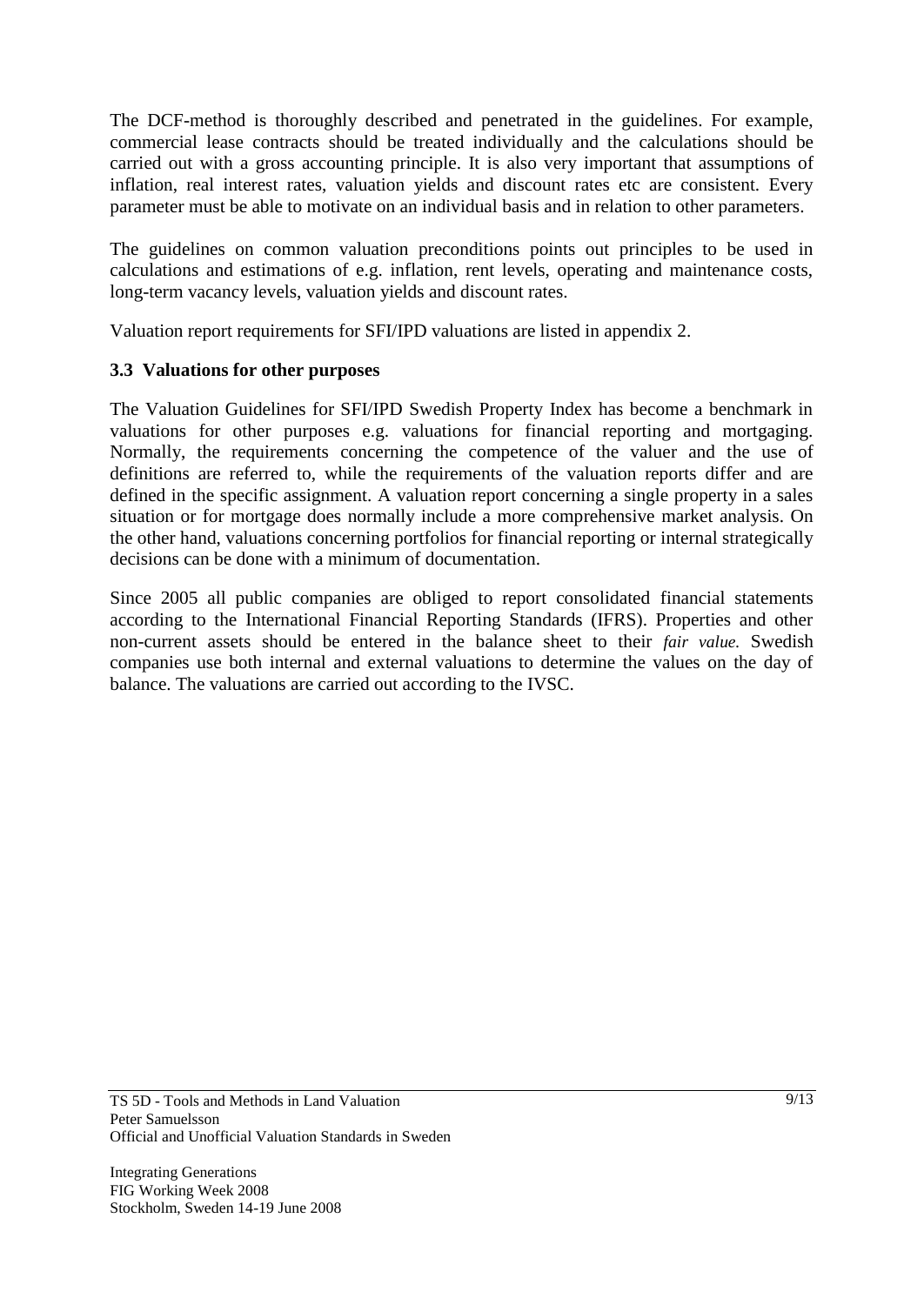#### **REFERENCES**

**1. Lundström, S. 1979.** Avkastningsvärdering av hyresfastigheter. Värdering genom analys av betalningsströmmar – cash flowanalys. Rapport nr 3. Institutionen för fastighetsekonomi, KTH, Stockholm

**2. Fastighetsnytt Förlags AB, Institutet för värdering av fastigheter, Samfundet för fastighetsekonomi. 2003**. Fastighetsekonomisk analys och fastighetsrätt. Fastighetsnomenklatur.

**3. International Valuation Standards Committee. 2007.** International Valuation Standards, Eighth Edition.

4. SFI/IPD Swedish Property Index. 2006. Valuation Guidelines, 7<sup>th</sup> Edition.

**5. SFI/IPD Svenskt Fastighetsindex. 2007.** Värderingshandledning för SFI/IPD Svenskt Fastighetsindex, 8:e upplagan.

**6. Skatteverket. 2007.** Handledning för fastighetstaxering 2007.

Integrating Generations FIG Working Week 2008 Stockholm, Sweden 14-19 June 2008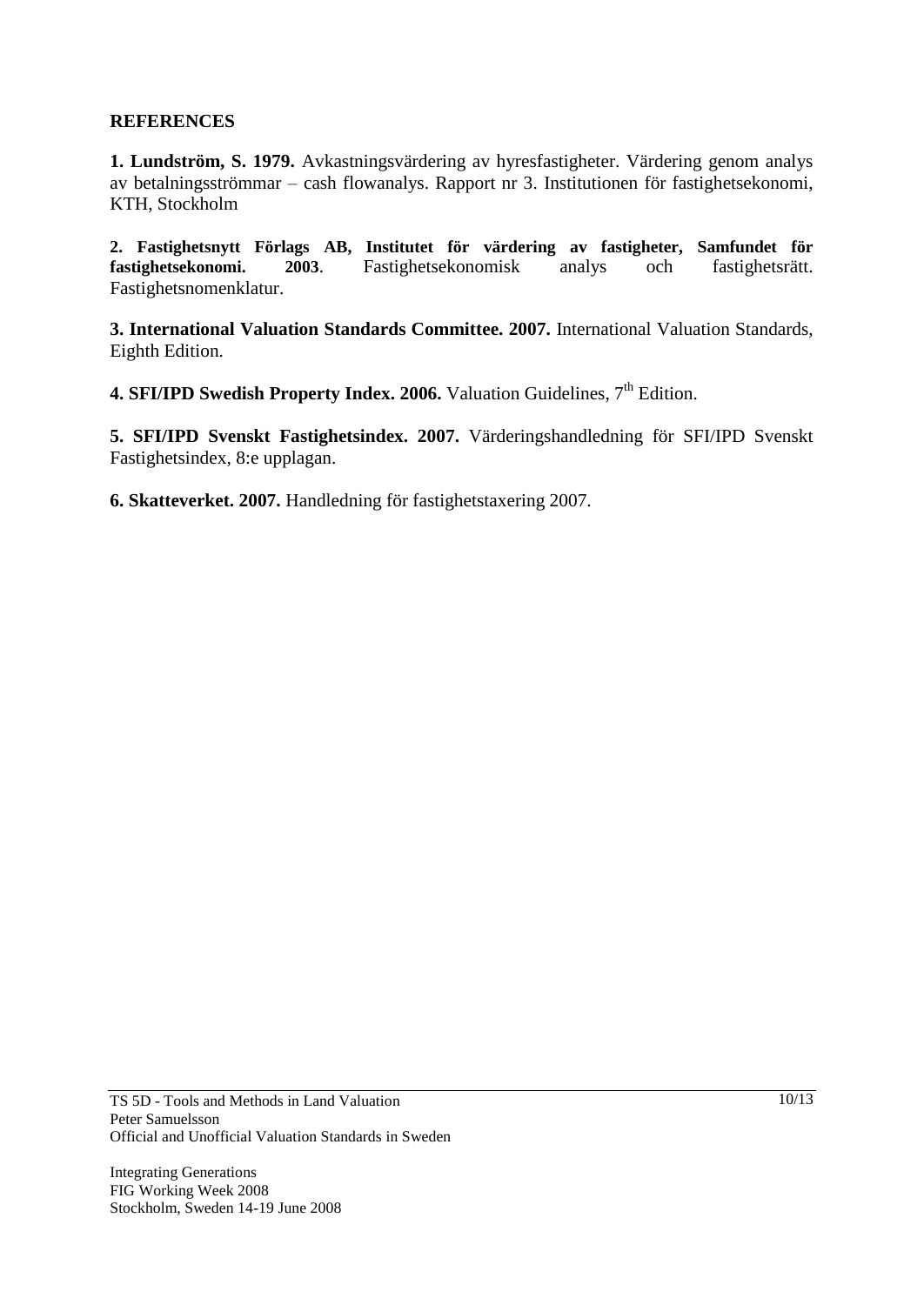#### **BIOGRAPHICAL NOTES**

**Peter Samuelsson**, MSc Surveying, graduated 1981 from the Royal Institute of Techology in Stockholm. Founder and CEO of Bryggan Fastighetsekonomi, Malmö. Certified valuer practicing as consultant in Southern Sweden since 1989. Earlier employed at the National Land Survey working with development of valuation methods for general assessments. Deputy member of the boards of Svergies Lantmätareförening (SLF) and Samfundet för Fastighetsekonomi (SFF).

#### **CONTACTS**

Peter Samuelsson Bryggan Fastighetsekonomi Box 60325 SE-216 08 Limhamn **SWEDEN** Tel: +46 40 17 09 49 e-mail: [peter.samuelsson@bryggan.se](mailto:peter.samuelsson@bryggan.se) website: [www.bryggan.se](http://www.bryggan.se/)

Integrating Generations FIG Working Week 2008 Stockholm, Sweden 14-19 June 2008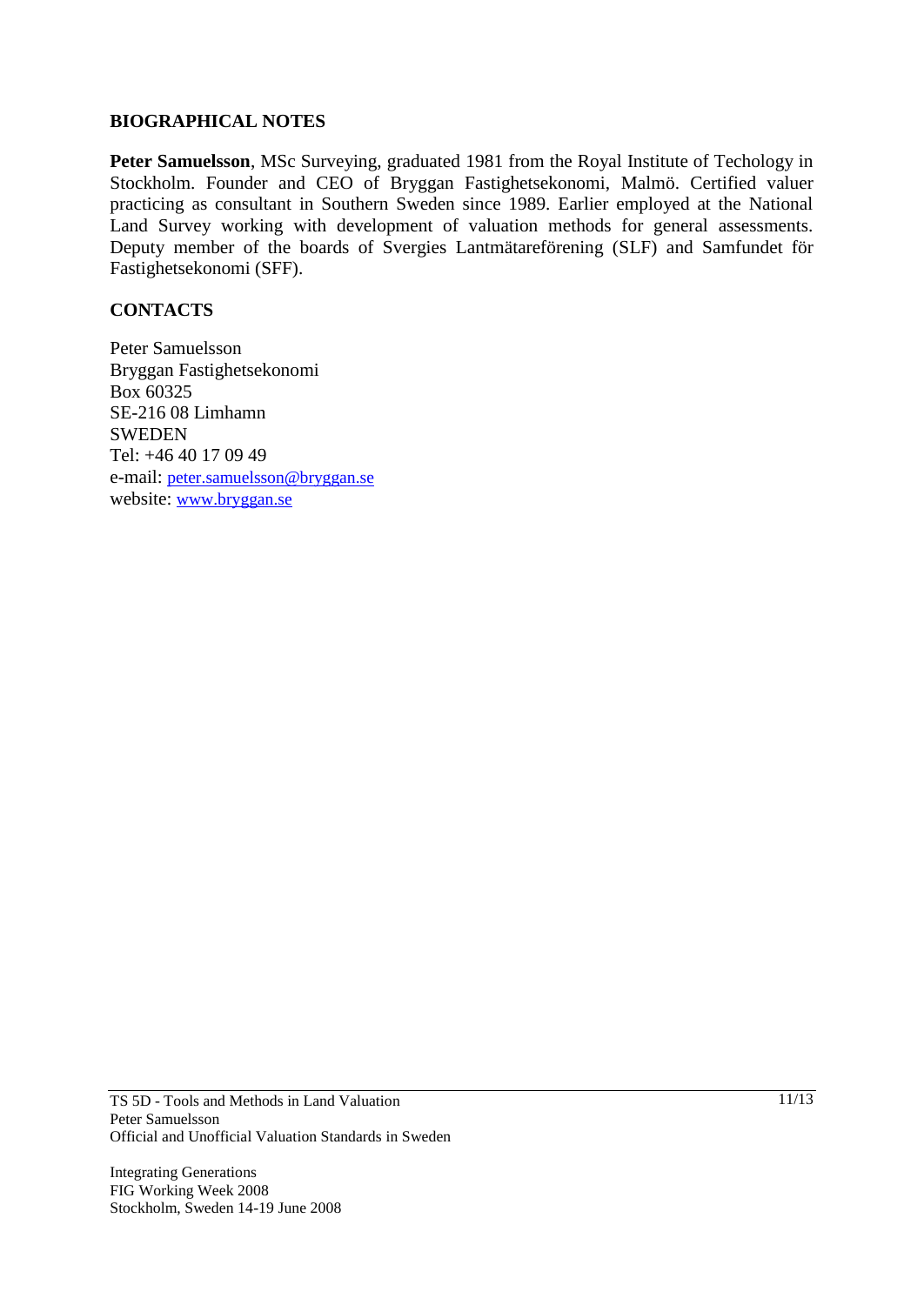#### Appendix 1 **PRESENTATION OF TEST ASSESSMENTS IN ONE VALUE ZONE, EXAMPLE**

(2006 general assessment of small houses)

https://www1.skatteverket.se/fa/fa\_webbkartan/login.do?kategori=sh&votyp=sh&taxeringsar=2006



Peter Samuelsson Official and unofficial valuation standards in Sweden

Integrating the Generations FIG Working Week 2008 Stockholm, Sweden 14-19 June 2008